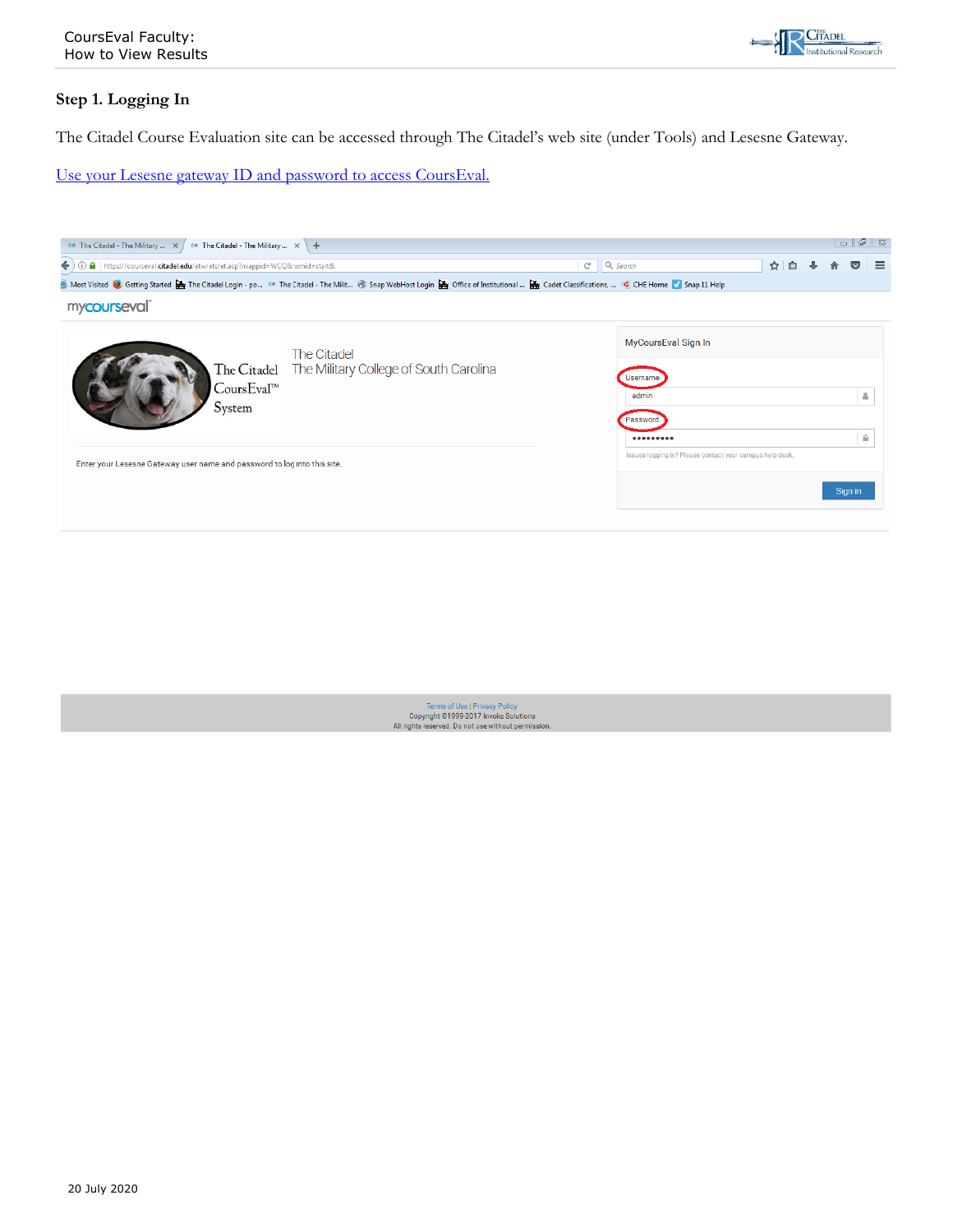

## **Step 2. Viewing Reports**

Once logged in you will land on your "My Reports" page.

| mycourseval                                                                        |                         | The Citadel - The Military College of South Carolin |          |
|------------------------------------------------------------------------------------|-------------------------|-----------------------------------------------------|----------|
| ❷<br>$\ddot{\phantom{1}}$<br> .Iil<br>谷<br>Help<br>Reports<br>Exit<br>Home         |                         |                                                     |          |
| <b>Ill</b> My Reports                                                              |                         |                                                     |          |
| <b>CRN Number</b><br><b>Communications for Leadership</b><br><b>Professor Name</b> | <b>III</b> View Report  | <b>Response Rate</b><br>33%                         | $Q -$    |
| Fall 2016 Template - Survey                                                        | <b>Closed on Dec 11</b> | $×3$ of 9                                           |          |
| <b>Sophomore Sem in Prin Ldrship</b>                                               | <b>III</b> View Report  | <b>Response Rate</b><br>100 %                       | $\Phi$ - |
| <b>Fall 2016</b><br><b>Survey</b>                                                  | <b>Closed on Dec 11</b> | $\mathcal{M}$ 21 of 21                              |          |
| <b>Freshman Ethical Fitness Sem</b>                                                | <b>III</b> View Report  | <b>Response Rate</b>                                | $\Phi$ - |

At the top left hand of the page click on "Reports", (second icon in gray bar)

Select "Evaluation Reports' from the Reports menu.

- 1) Select "Reports"
- 2) Select "Evaluation Reports"

| mycoursevul                                                                                                                                       |                         | The Citadel - The Military College of South Carolina |                |
|---------------------------------------------------------------------------------------------------------------------------------------------------|-------------------------|------------------------------------------------------|----------------|
| $\begin{array}{c}\n\bullet \\ \bullet \\ \bullet\n\end{array}$<br>$\rightarrow$<br>❸<br>画<br><b>Select First</b><br>Exit<br>$   e$ $p$<br>Reports |                         |                                                      |                |
| <b>Recent Reports</b><br>ht<br><b>Select Second</b><br><b>Evaluation Reports</b>                                                                  |                         |                                                      |                |
| <b>Individual Reports</b><br><b>Adership</b><br>Survey Intelligence Report                                                                        | <b>III</b> View Report  | <b>Response Rate</b><br>33%                          | $\Phi(\tau)$   |
| <b>Fall 2016</b><br><b>Survey</b>                                                                                                                 | <b>Closed on Dec 11</b> | $\frac{1}{2}$ 3 of 9                                 |                |
| <b>Sophomore Sem in Prin Ldrship</b>                                                                                                              | <b>III</b> View Report  | <b>Response Rate</b><br>100 %                        | $\pmb{\Phi}$ . |
| <b>Fall 2016</b><br><b>Survey</b>                                                                                                                 | Closed on Dec 11        | $\mathcal{N}$ 21 of 21                               |                |
| <b>Freshman Ethical Fitness Sem</b>                                                                                                               | <b>III</b> View Report  | <b>Response Rate</b>                                 | $Q -$          |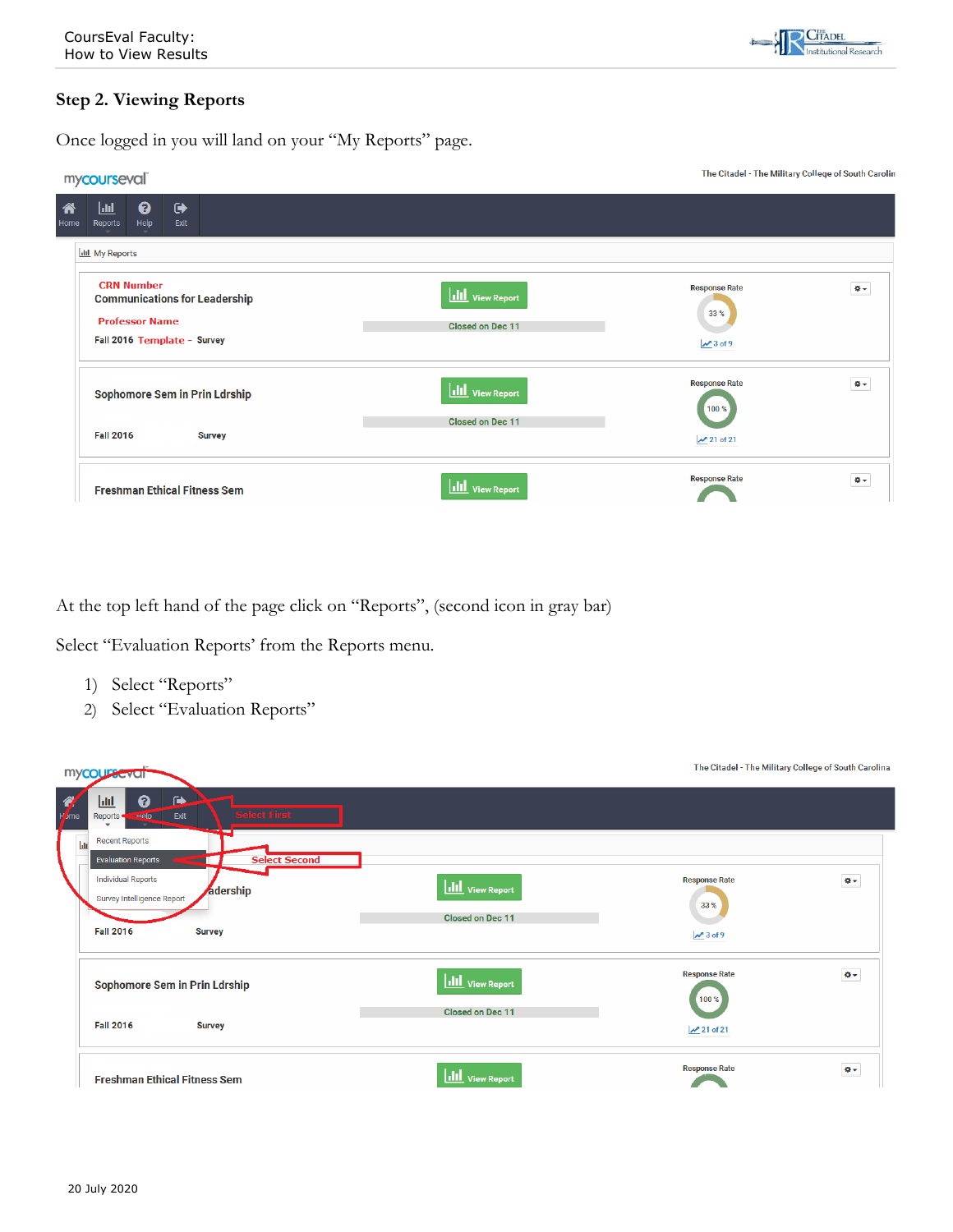**CITADEL** 

## Search Function

The drop down menus will allow you to search for specific courses and specific terms. To ensure you see all your courses select **"Show All" for each** category.

- 1) Type "Standard"
- 2) Year "Show All" or specific year
- 3) Period "Show All" or specific term (i.e. Fall 2016 or Spring 2017)
- 4) Status "Show All" or "Closed"
- 5) Survey "Show All" or specific survey template
- 6) Department "Show All" or select individual department
- 7)

| $\overline{\phantom{a}}$<br>mycourseval                                                                                                        |                                                                                                                                            |                                                |                    |                                                  |                     | The Citadel - The Military College of South Carolina                   |
|------------------------------------------------------------------------------------------------------------------------------------------------|--------------------------------------------------------------------------------------------------------------------------------------------|------------------------------------------------|--------------------|--------------------------------------------------|---------------------|------------------------------------------------------------------------|
| $\boldsymbol{\Theta}$<br>俗<br>$\ddot{\phantom{1}}$<br>圃<br>Help<br>Exit<br>Reports<br>Home                                                     |                                                                                                                                            |                                                |                    |                                                  |                     |                                                                        |
| <b>Type</b><br>$\vert \cdot \vert$<br>Standard<br><b>View</b><br><b>Settings</b><br>$\overline{\phantom{a}}$<br>Comparative<br><b>STANDARD</b> | Year<br>Show All<br>$\overline{\phantom{a}}$<br>2016<br>2015<br>2014<br>2013<br><b>Show All</b><br><b><i><u>Property Community</u></i></b> | Period<br>Show All<br>$\overline{\phantom{a}}$ | Status<br>Show All | Survey<br><b>Show All</b><br>$\vert \cdot \vert$ | $\vert \cdot \vert$ | <b>Department</b><br>Show All<br>$\vert \cdot \vert$<br>View PDF Print |
| Evaluation Reports<br>Search:                                                                                                                  |                                                                                                                                            |                                                |                    |                                                  |                     | Show<br>10<br>$\blacktriangleright$ entries                            |

Remember to set the "View" option to "Comparative" and the "Settings" to "Standard survey default"

- 1) View "Comparative"
- 2) Settings "Standard survey default"

|           | mycourseval                                                              |                              |                  |                      |                |                    |                               |                           |                          |                           |             |                     |                |                               |                     | The Citadel - The Military College of South Carolina |
|-----------|--------------------------------------------------------------------------|------------------------------|------------------|----------------------|----------------|--------------------|-------------------------------|---------------------------|--------------------------|---------------------------|-------------|---------------------|----------------|-------------------------------|---------------------|------------------------------------------------------|
| 谷<br>Home | 國<br>❷<br>Help<br>Reports                                                | $\ddot{\phantom{1}}$<br>Exit |                  |                      |                |                    |                               |                           |                          |                           |             |                     |                |                               |                     |                                                      |
|           | <b>Type</b><br>Standard                                                  | $\blacksquare$               | Year<br>Show All | $\blacktriangledown$ |                | Period<br>Show All | $\blacksquare$                | <b>Status</b><br>Show All | $\overline{\phantom{a}}$ | <b>Survey</b><br>Show All |             | $\vert \cdot \vert$ |                | <b>Department</b><br>Show All | $\vert \cdot \vert$ |                                                      |
|           | View<br>Comparative<br>Comparative<br><b>Individual</b>                  | <b>Settings</b><br>v.        | STANDARD surve   |                      |                |                    |                               |                           |                          |                           |             |                     |                |                               | View                | <b>PDF</b> Print                                     |
|           | Individual (All)<br><b>Individual (Students)</b><br>Individual (Faculty) |                              |                  |                      |                |                    |                               |                           |                          |                           |             |                     |                | Show                          | 10                  | $\vert$ $\vert$ entries                              |
|           | Course Number<br>- Section ID                                            | <b>Survey Name</b>           | $\wedge$         | Year                 | Period         | <b>Status</b>      | $\wedge$<br><b>Close Date</b> | <b>Course Name</b>        | Responsible<br>Faculty   |                           | Department  | Resp.<br>Rec'vd     | Resp.<br>Exp.  | $\%$<br>Rec'vd                | Include<br>$\Box$   | <b>Access</b><br>Role                                |
|           | <b>Course Info</b>                                                       | Summer 2014                  | Summer I Day     | 2014                 | Summer<br>2014 | Closed             | Jul 1, 2014                   | <b>Course Info</b>        | <b>Instructor</b>        |                           | <b>Dept</b> | $\overline{2}$      | $\overline{7}$ | 29%                           | $\Box$              | ◉                                                    |

You can then select the evaluations you would like to view by checking the box under the heading "Evaluation Reports" and the individual reports you want to view by selecting "Include".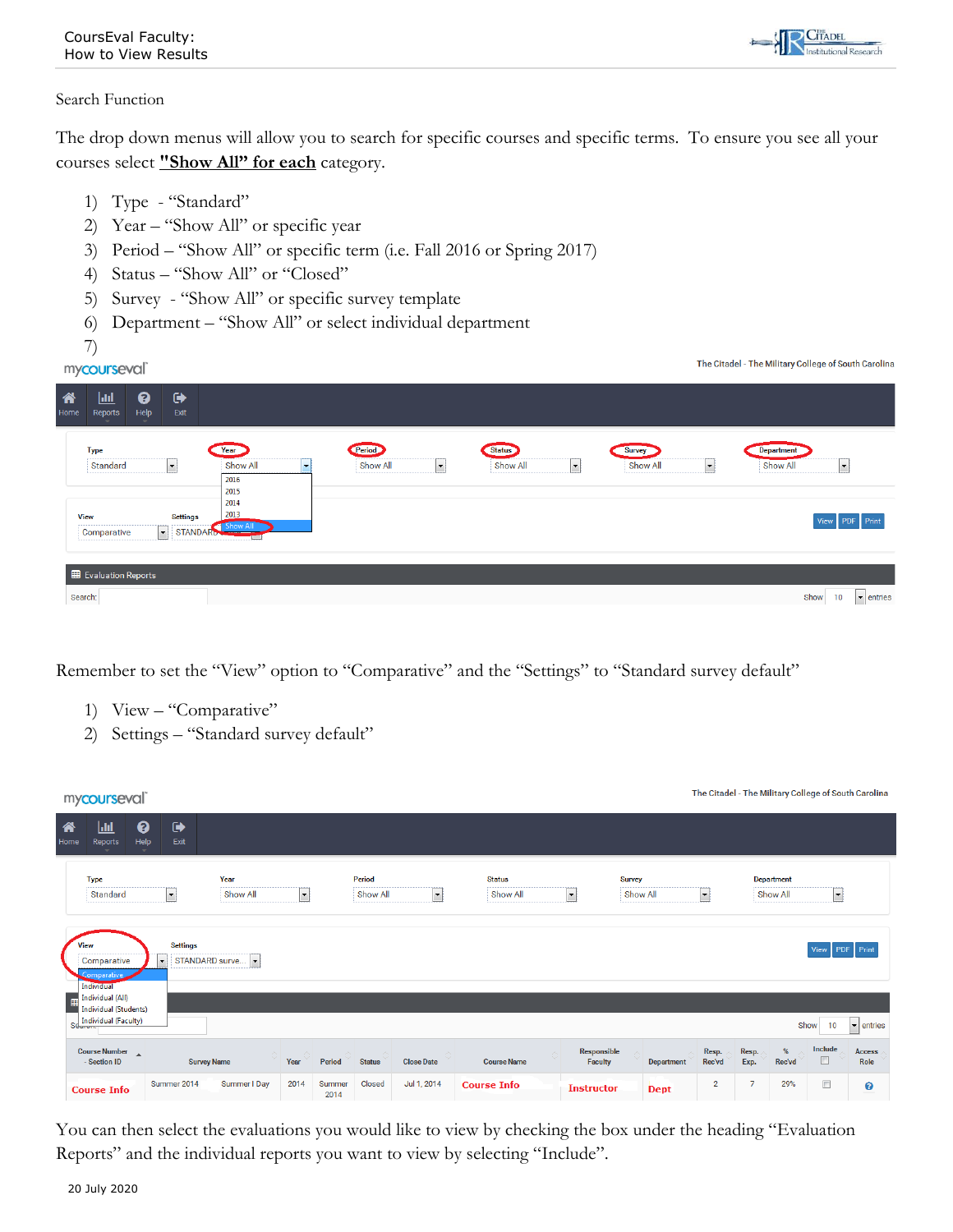To view the report you need to select the method of report delivery from three options. Please note that you may have several pages of evaluations when you "Select All". To find the most recent evaluations, you will need to scroll to the bottom of the page. Here you will find the different pages available to you. Your options for viewing are:

- 1. View
- 2. PDF
- 3. Print

| mycourseval                                            |                                                                        |                   |                |                    |                     |                           |                                      |                   |                 |               |                        |                          | The Citadel - The Military College of South Carolina |
|--------------------------------------------------------|------------------------------------------------------------------------|-------------------|----------------|--------------------|---------------------|---------------------------|--------------------------------------|-------------------|-----------------|---------------|------------------------|--------------------------|------------------------------------------------------|
| 俗<br>匝<br>Home<br>Reports                              | ❷<br>$\ddot{\phantom{1}}$<br>Help<br>Exit                              |                   |                |                    |                     |                           |                                      |                   |                 |               |                        |                          |                                                      |
| <b>Type</b><br>Standard                                | Year<br>Show All<br>$ \bullet $                                        | $\vert$ - $\vert$ |                | Period<br>Show All | $\vert \cdot \vert$ | <b>Status</b><br>Show All | <b>Survey</b><br>$\vert \cdot \vert$ | Show All          | $ \bullet $     |               | Department<br>Show All | $\vert \cdot \vert$      |                                                      |
| <b>View</b><br>Comparative                             | <b>Settings</b><br>$\left  \rule{0pt}{10pt} \right.$<br>STANDARD surve |                   |                |                    |                     |                           |                                      |                   |                 |               |                        | View PDF Print           |                                                      |
| Evaluation Reports                                     |                                                                        |                   |                |                    |                     |                           |                                      |                   |                 |               |                        |                          |                                                      |
| Search:                                                |                                                                        |                   |                |                    |                     |                           |                                      |                   |                 |               | Show                   | 10                       | $\blacktriangleright$ entries                        |
| Course Number $\overline{\phantom{a}}$<br>- Section ID | <b>Survey Name</b>                                                     | Year              | Period         | <b>Status</b>      | <b>Close Date</b>   | <b>Course Name</b>        | Responsible<br>Faculty               | <b>Department</b> | Resp.<br>Rec'vd | Resp.<br>Exp. | Rec'vd                 | <b>Include</b><br>$\Box$ | <b>Access</b><br>Role                                |
| <b>Course Info</b>                                     | Summer 2014<br>Summer I Day                                            | 2014              | Summer<br>2014 | Closed             | Jul 1, 2014         | <b>Course Info</b>        | <b>Instructor</b>                    | <b>Dept</b>       | $\overline{2}$  | ┏             | 29%                    | $\overline{\mathbf{v}}$  | $\bullet$                                            |
|                                                        | Summer 2015<br>Summer I Day                                            | 2015              | Summer         | Closed             | Jun 30, 2015        |                           |                                      |                   | 5               | 5             | 100%                   | $\Box$                   | ◉                                                    |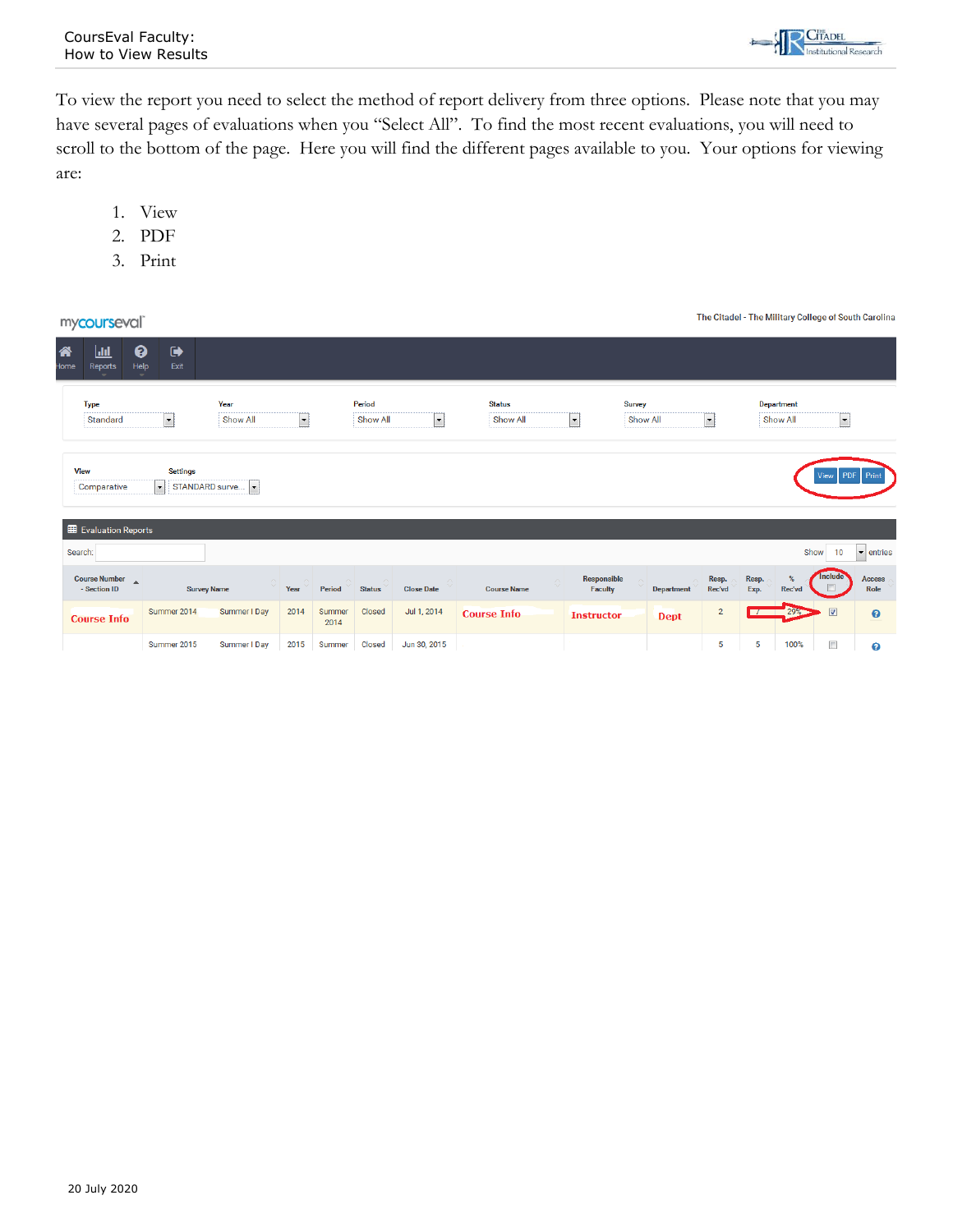

Once the report opens you will see the course name, department, and the responses/expected at the top. The Course Number is shown in multiple locations throughout the report.



Responses: [YES] Yes=1 [NO] No=2<br>Pct Rnk: Percentile Rank (100 is best, calculated vs. precise Mean)